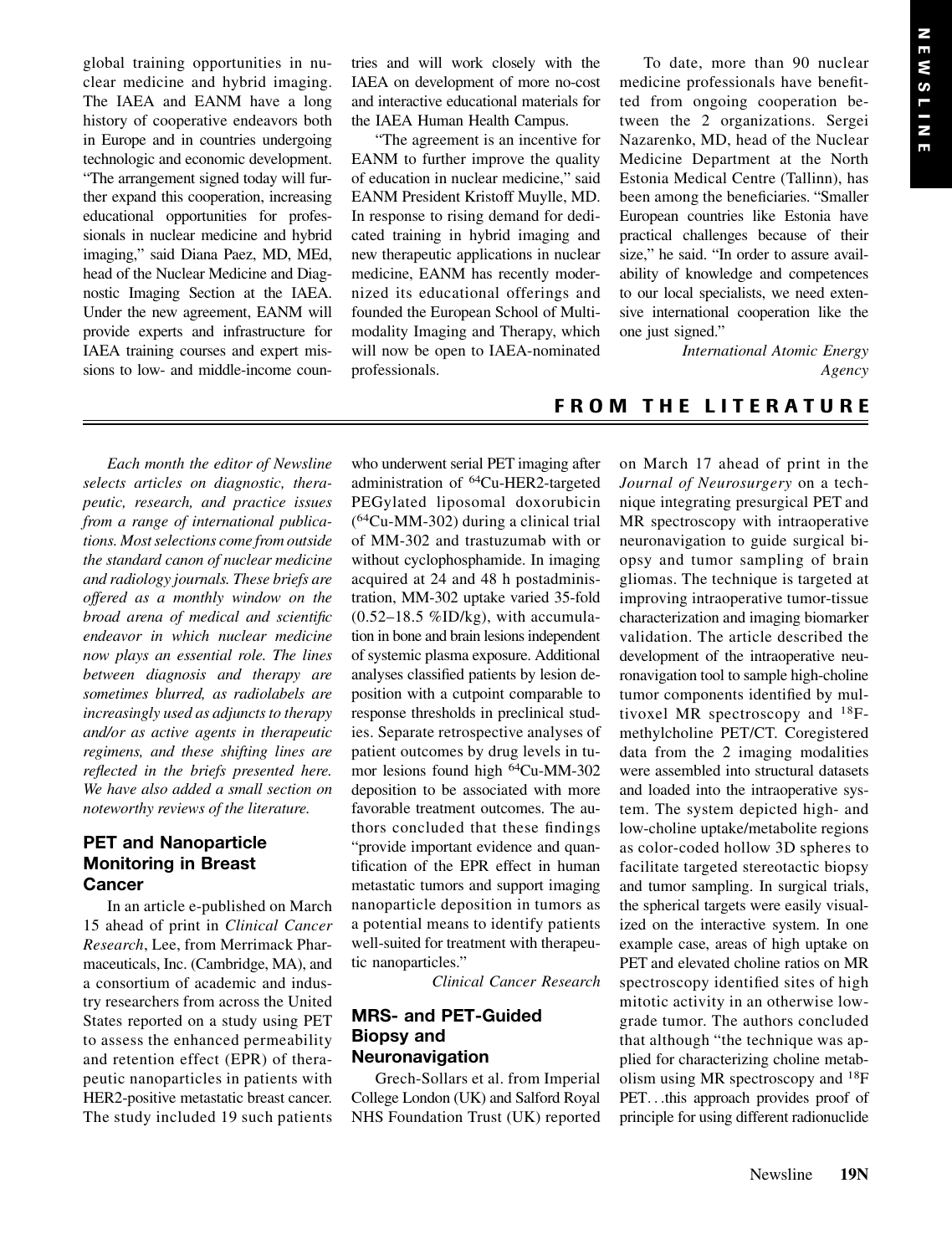tracers and other MR imaging methods, such as MR perfusion and diffusion." Journal of Neurosurgery

### PET Response-Adapted Treatment in HL

In an article e-published on March 14 in the Journal of Clinical Oncology, André from the Université Catholique de Louvain (Yvoir, Belgium) and a consortium of researchers from France, Belgium, Italy, The Netherlands, and Denmark reported on the effect of early response evaluation by 18F-FDG PET on subsequent management in patients undergoing combined modality treatment for stage I or II Hodgkin lymphoma. The study included 1,925 patients who were previously untreated and categorized as having favorable or unfavorable stage I or stage II disease, based on European Organisation for Research and Treatment of Cancer criteria. Patients underwent early PET imaging after 3 cycles of doxorubicin, bleomycin, vinblastine, and dacarbazine (ABVD) and were randomly assigned to: (1) standard-ofcare treatment, including ABVD followed by involved-node radiotherapy, regardless of PET findings; or (2) an experimental arm, in which PETnegative patients received ABVD only and PET-positive patients were switched to 2 cycles of bleomycin, etoposide, doxorubicin, cyclophosphamide, vincristine, procarbazine, and prednisone (BEACOPPesc) and involved-node radiotherapy. The authors found that among patients who were early PETpositive ( $n = 361$ ), the 5-y progressionfree survival rate improved from 77.4% for standard ABVD and radiation to 90.6% for intensification to BEACOP-Pesc and radiation. Among patients who were early PET-negative, slight advantages were seen with ABVD plus radiation, but these were not significant. The authors concluded that early PET imaging after only 2 cycles of chemotherapy allows more individualized management in this patient group, with significantly improved progression-free survival in patients whose treatment was changed after positive PET results.

Journal of Clinical Oncology

#### Imaging Response During 223Ra Therapy

Keizman, from Tel Aviv University (Israel), and researchers from Copenhagen University Hospital/Rigshospitalet (Denmark), Kantonsspital St. Gallen (Switzerland), Rambam Medical Center (Haifa, Israel), Rabin Medical Center (Petah Tikva, Israel), Kantonsspital Chur (Switzerland), Tel Aviv Sourasky Medical Center (Israel), and the Soroka Medical Center (Beer-Sheva, Israel) reported on February 28 ahead of print in Prostate Cancer and Prostatic Diseases on a study characterizing imaging results in patients during and after <sup>223</sup>Ra therapy for castration-resistant prostate cancer with bone metastases. The study included 130 patients from 8 centers in 3 countries, most of whom (65%) underwent <sup>223</sup>Ra therapy after receiving docetaxel. Imaging records, including CT and bone scintigraphy, documenting response to therapy were retrospectively evaluated. Seventy patients (54%) completed the prescribed 6 injections of  $223$ Ra. Among 124 patients with available data, transient increases in bone pain were seen in 33 (27%) and an improvement in bone metastases–related pain during 223Ra treatment was seen in 61 (27%). Bone scintigraphy showed stable disease in 74% and 94% of patients with available data at 3 and 6 mo, respectively, after <sup>223</sup>Ra treatment. A 26% increase in the number of bone lesions over baseline was seen at 3-mo imaging, whereas this increase was only 6% when comparing 6- with 3-mo imaging results. Extraskeletal disease progression was seen on CT in 46% of patients with available data at 3 and/or 6 mo. The authors concluded that although "bone flare (pain and/or radiological) may be noted during the first 3 months" after 223Ra treatment, this should not be confused with progression. In fact, "progression of bone metastases during  $^{223}$ Ra therapy is uncommon." They recommended that CT imaging be considered after 3 and 6 doses of  $^{223}$ Ra to rule out extraskeletal progression.

> Prostate Cancer and Prostatic Diseases

## PET/CT and Noninfected Prosthetic Valves

In an article e-published in March ahead of print in Circulation. Cardiovascular Imaging, Mathieu et al. from the Bichat Hospital, Assistance Publique–Hôpitaux de Paris, Paris-Diderot University, and Inserm Unité Mixte de Recherche (all in Paris, France) reported on a retrospective study characterizing 18F-FDG uptake patterns in noninfected prosthetic heart valves, in an effort to differentiate these findings from those associated with prosthetic valve endocarditis. The study included the records of 51 patients with prosthetic heart valves (total of 54 valves, 32 of which were of biologic materials) referred for PET/CT for oncologic indications ( $n = 26$ ), to exclude valve endocarditis  $(n = 17)$ , or because of a history of vasculitis  $(n = 11)$ . Patterns of <sup>18</sup>F-FDG uptake were categorized as absent, homogeneous, or heterogeneous. Uptake was seen in the area of the valve in 47 (87%) and 30 (56%) prosthetic valves, with and without attenuation correction, respectively. The pattern was homogeneous in almost all valves.  $\text{SUV}_{\text{max}}$ was greater in mechanical than in biologic valves (4.0 [range, 2.4–8.0] and 3.3  $[2.1-6.1]$ , respectively), with the highest SUV<sub>max</sub> in patients referred for vasculitis. The authors concluded from these and other results that "caution is, therefore, needed when interpreting FDG PET/CT in suspected prosthetic valve endocarditis, with specific attention to uptake pattern."

Circulation. Cardiovascular Imaging

# PET/CT SLN Biopsy

Piñero-Madrona et al. from the Instituto Murciano de Investigación Biosanitaria/Hospital Clínico Universitario "Virgen de la Arrixaca" (Murcia, Spain) reported on March 8 ahead of print in Tumori on the development of a combined gamma probe and 18F-FDG PET/CT approach in combination with sentinel lymph node biopsy for detection of nonpalpable lymph nodes in cases of suspected cancer relapse. In this technique, the gamma probe detected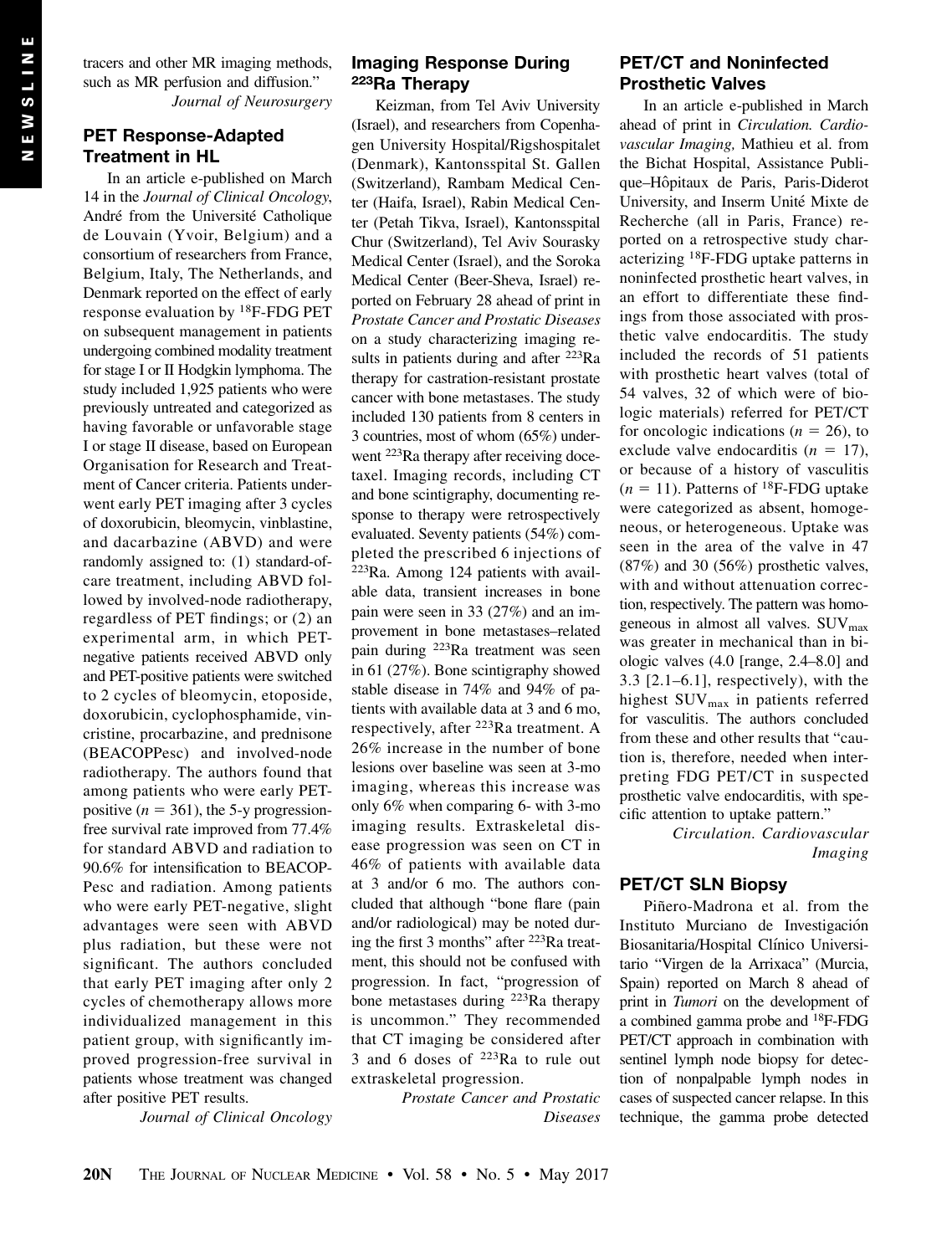signal from <sup>18</sup>F rather than <sup>99m</sup>Tc. PET/CT imaging to identify the location of suspected pathologic lymph nodes was followed by transcutaneous localization of highest tracer uptake. Short incisions were made in these areas, and nodes with the highest uptake registered by the gamma probe were removed. These excised tissues were found to be positive for disease, with the result that lymph node involvement was successfully diagnosed before clinical or other indications. The authors concluded that "this methodology confirms new horizons for the surgical approach of lymph node biopsies in patients with previous tumors with <sup>18</sup>F-FDG avidity and suspicion of relapse."

Tumori

## PET/CT and Treatment Management in Lung **Cancer**

In an article e-published on March 8 ahead of print in Radiotherapy and Oncology, Hallqvist et al. from Sahlgrenska University Hospital and HTA-Centrum of Region Västra Götaland (both in Göteborg, Sweden) reported on a systematic review and metaanalysis of the effect of dose-planning PET/ CT imaging on management in lung cancer patients undergoing high-dose radiochemotherapy. After a systematic literature search, 1 observational and 35 cross-sectional studies were identified that fit the inclusion criteria. None were randomized trials, and no associated clinical endpoints were included. The overall estimate of change in target definition was 36% in patients who had undergone former staging PET in addition to dose-planning PET/CT. In patients with no staging PET but only dose-planning PET/CT, estimates of change in target definition were 43% and 26% for non–small and small cell lung cancer, respectively. Changes in treatment intent from curative to palliative were 20% in patients who underwent both staging and dose-planning imaging and 22% and 9% for patients with non–small and small cell lung cancer, respectively, who underwent dose-planning PET/CT only. The authors concluded that

"PET/CT for dose planning improves target definition and patient selection."

Radiotherapy and Oncology

# 18F-FDG PET/CT and Indolent Lymphoma

Metser et al. from the University of Toronto, the Cancer Centre of Southeastern Ontario/Queen's University (Kingston), Princess Margaret Hospital (Toronto), and Cancer Care Ontario (Toronto) (all in Canada) reported on March 13 ahead of print in Cancer on a study designed to assess the clinical impact of pretreatment 18F-FDG PET/ CT imaging on staging and management of patients with apparent limitedstage lymphoma under consideration for curative radiation therapy. The registry study included 197 such patients who underwent PET/CT before initiation of treatment, with a pre-PET/CT stage determined by clinical and CT data and/or a referring oncologist opinion based on clinical judgment. Changes in stage and management plans after PET/CT acquisition and analysis were compared with data on actual treatment records available from 155 patients. PET/CT imaging resulted in the upstaging of 47 (23.9%) patients from presumed limited-stage disease (stage I–II) to advanced disease (stage III–IV). Ten (5.1%) patients were downstaged, 4 of whom were downstaged from advanced- to limited-stage disease. Equivocal PET/CT results in 28 (14.2%) patients required further evaluation. After undergoing PET/ CT, 95 (61.3%) patients were scheduled to receive active treatment, with 59 planned for radiotherapy alone. Of these, 34 (57.6%) received treatment and almost 80%  $(n = 27)$  had confirmed limited-stage disease. The authors concluded that "PET/CT has a significant impact on staging and management in patients with apparent limited-stage indolent lymphoma who are being considered for curative radiotherapy. PET/CT should be routinely incorporated into the workup of these patients."

## NET Biomarkers and 68Ga-DOTATATE PET/CT

In an article slated to appear in the May issue of the European Journal of Endocrinology (2017;176:575–582), Tirosh et al. from the National Institutes of Health (Bethesda, MD), Tel Aviv University (Israel), the Foundation for Research and Technology Hellas (Crete, Greece), University Hospitals of Geneva (Switzerland), Rush University Medical Center (Chicago, IL), and the George Washington University School of Medicine and Health Sciences (Washington, DC) reported on an exploration of the association between neuroendocrine tumor (NET) biomarker levels and extent of disease as assessed by 68Ga-DOTATATE PET/CT imaging. The study included 232 patients (112 with pancreatic NETs, 39 with multiple endocrine neoplasia type 1, 24 with von Hippel–Landau syndrome, 74 with small intestine NETs, 16 with NETs of unknown primary, and 30 with NETs of other prime locations). Biomarkers, including fasting plasma chromogranin A, neuron-specific enolase, gastrin, glucagon, vasoactive intestinal peptide, and pancreatic polypeptide, as well as 24-h urinary 5-hydroxyindoleacetic acid (5-HIAA) levels, were measured. Correlations between these metrics and total 68Ga-DOTATATE–avid tumor volume were analyzed. Multiple specific associations were found between individual biomarkers, uptake, and type of NETs. In 1 example, 68Ga-DOTATATE tumor volume in small intestine NETs was highly correlated with 5-HIAA levels. Five- $HIAA \geq 8.1$  mg/24 h was associated with metastatic disease, with high positive  $(81.8\%)$  and negative  $(85.7\%)$  predictive values. The authors concluded that these "data support the use of specific NET biomarkers based on the site of the primary NET and the presence of hereditary syndromeassociated NET."

European Journal of Endocrinology

## 18F-Fluoride or 18F-FDG PET After Ischemic Event

Cancer

Vesey et al. from the University of Edinburgh and the University of